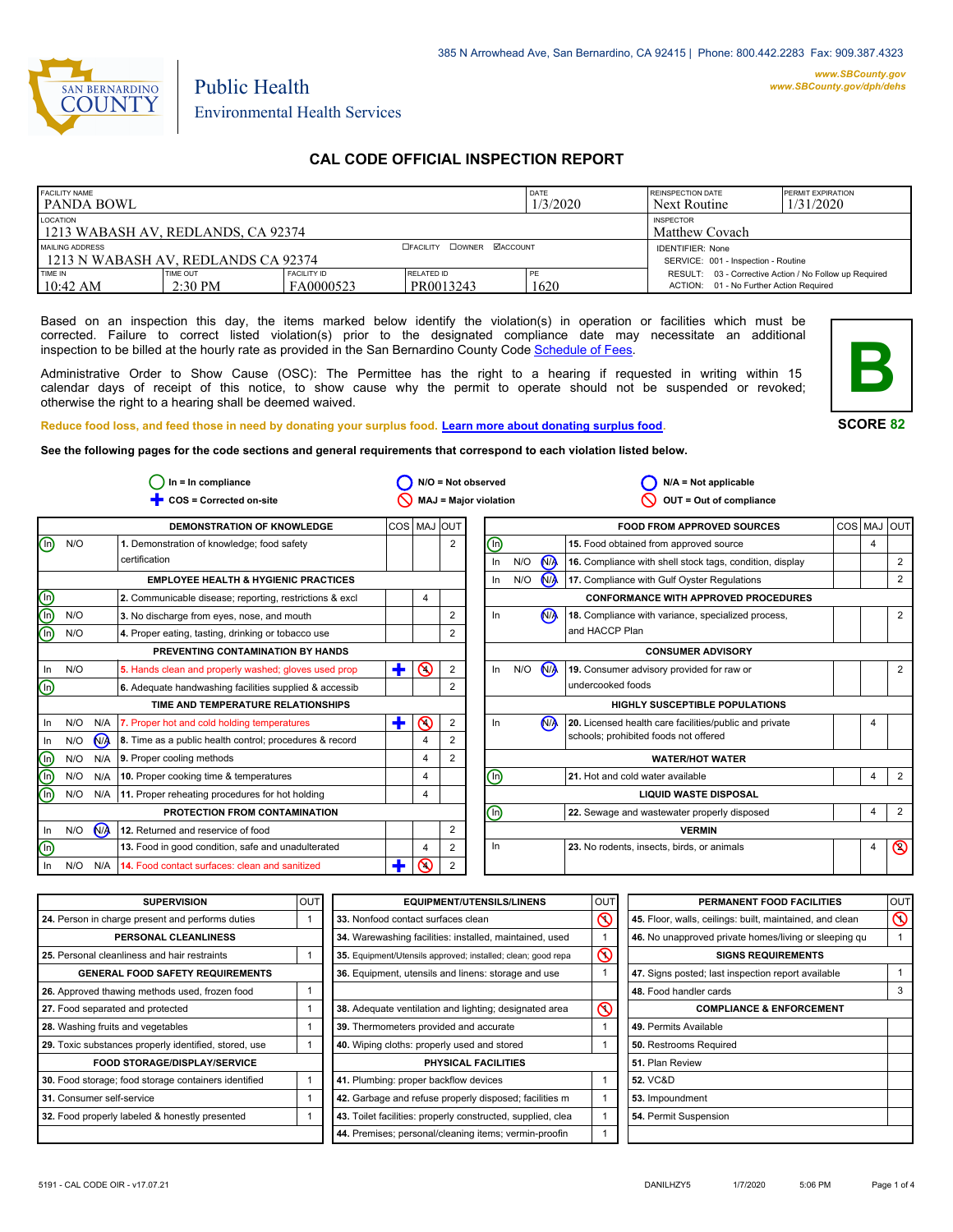

## **CAL CODE OFFICIAL INSPECTION REPORT**

| <b>FACILITY NAME</b> | DATE<br>PANDA BOWL<br>1/3/2020                                                                                                                                                                                                                                                                                                                                                                                                                                                                                                                                                                                                                                                                                                                                                                                                                     |                                                                                                                                                                                                                                                                                                                                                   |                                    |    |              |  |  |  |
|----------------------|----------------------------------------------------------------------------------------------------------------------------------------------------------------------------------------------------------------------------------------------------------------------------------------------------------------------------------------------------------------------------------------------------------------------------------------------------------------------------------------------------------------------------------------------------------------------------------------------------------------------------------------------------------------------------------------------------------------------------------------------------------------------------------------------------------------------------------------------------|---------------------------------------------------------------------------------------------------------------------------------------------------------------------------------------------------------------------------------------------------------------------------------------------------------------------------------------------------|------------------------------------|----|--------------|--|--|--|
| LOCATION             | 1213 WABASH AV, REDLANDS, CA 92374                                                                                                                                                                                                                                                                                                                                                                                                                                                                                                                                                                                                                                                                                                                                                                                                                 |                                                                                                                                                                                                                                                                                                                                                   | <b>INSPECTOR</b><br>Matthew Covach |    |              |  |  |  |
|                      |                                                                                                                                                                                                                                                                                                                                                                                                                                                                                                                                                                                                                                                                                                                                                                                                                                                    | 5. HANDS CLEAN AND PROPERLY WASHED; GLOVES USED PROPERLY                                                                                                                                                                                                                                                                                          |                                    | Æ  | <b>MAJOR</b> |  |  |  |
| <b>POINTS</b><br>4   | Compliance date not specified<br>Complied on 1/3/2020<br>Violation Reference -                                                                                                                                                                                                                                                                                                                                                                                                                                                                                                                                                                                                                                                                                                                                                                     | Inspector Comments: Observed employee empty drain catch in floor sink and immediately, without washing<br>hands/ changing gloves, grab large bowl used for holding noodles and moved it to the clean dish storage rack<br>in the backroom.<br>Employees are required to wash their hands: before beginning work; before handling food/ equipment/ |                                    |    |              |  |  |  |
|                      | utensils; as often as necessary, during food preparation, to remove soil and contamination; when switching<br>from working with raw to ready to eat foods, after touching body parts; after using toilet room; or any time<br>when contamination may occur. Gloves are to be used for no more than one task.<br>Corrected on site. Employee removed bowl from shelf and wash, rinsed, and sanitized and allowed to air dry.                                                                                                                                                                                                                                                                                                                                                                                                                        |                                                                                                                                                                                                                                                                                                                                                   |                                    |    |              |  |  |  |
|                      | Violation Description: Employees are required to wash their hands: before beginning work; before handling food / equipment / utensils; as often as<br>necessary, during food preparation, to remove soil and contamination; when switching from working with raw to ready to eat foods, after touching body parts;<br>after using toilet room; or any time when contamination may occur. Gloves shall be worn if an employee has cuts, wounds, fake nails, nail polish, and/or<br>rashes. Gloves are to be used for no more than one task. Employees are not to wrap or package leftover food using bare hands or unclean utensils. Hand<br>sanitizers may be used after proper hand washing. Employees handling food must have fingernails that are trimmed, cleanable, and smooth. (113952,<br>113953.3, 113953.4, 113961, 113968, 113973 (b-f)) |                                                                                                                                                                                                                                                                                                                                                   |                                    |    |              |  |  |  |
|                      |                                                                                                                                                                                                                                                                                                                                                                                                                                                                                                                                                                                                                                                                                                                                                                                                                                                    | More Information: http://www.sbcounty.gov/uploads/dph/dehs/Depts/EnvironmentalHealth/EHSDocuments/HandwashingDoneRight.pdf                                                                                                                                                                                                                        |                                    |    |              |  |  |  |
|                      |                                                                                                                                                                                                                                                                                                                                                                                                                                                                                                                                                                                                                                                                                                                                                                                                                                                    | 7. PROPER HOT AND COLD HOLDING TEMPERATURES                                                                                                                                                                                                                                                                                                       |                                    | ΛN | <b>MAJOR</b> |  |  |  |
| <b>POINTS</b>        | Compliance date not specified<br>Complied on 1/3/2020                                                                                                                                                                                                                                                                                                                                                                                                                                                                                                                                                                                                                                                                                                                                                                                              | Inspector Comments: The following Potentially Hazardous Foods (PHFs) temperatures were observed to be<br>stored at improper holding temperatures:                                                                                                                                                                                                 |                                    |    |              |  |  |  |
| 4                    | Violation Reference - HSC -<br>113996, 113998, 114037                                                                                                                                                                                                                                                                                                                                                                                                                                                                                                                                                                                                                                                                                                                                                                                              | a) Sweet & Sour Chicken at 100-114 F.<br>b) Pepper Chicken at 100-114 F.                                                                                                                                                                                                                                                                          |                                    |    |              |  |  |  |
|                      |                                                                                                                                                                                                                                                                                                                                                                                                                                                                                                                                                                                                                                                                                                                                                                                                                                                    | Operator stated that the above foods were cooked yesterday and reheated today and placed in hot holding<br>unit for $~145$ minutes.                                                                                                                                                                                                               |                                    |    |              |  |  |  |
|                      |                                                                                                                                                                                                                                                                                                                                                                                                                                                                                                                                                                                                                                                                                                                                                                                                                                                    | Maintain the temperature of all PHFs at the hot holding unit above 135 F at all times.                                                                                                                                                                                                                                                            |                                    |    |              |  |  |  |
|                      |                                                                                                                                                                                                                                                                                                                                                                                                                                                                                                                                                                                                                                                                                                                                                                                                                                                    | Corrected on site. Operator had cook reheat both PHFs to >165 F.                                                                                                                                                                                                                                                                                  |                                    |    |              |  |  |  |
|                      |                                                                                                                                                                                                                                                                                                                                                                                                                                                                                                                                                                                                                                                                                                                                                                                                                                                    | 2) Observed pooled eggs stored in insert on top of the preparation cart next to stove at 60 F.                                                                                                                                                                                                                                                    |                                    |    |              |  |  |  |
|                      |                                                                                                                                                                                                                                                                                                                                                                                                                                                                                                                                                                                                                                                                                                                                                                                                                                                    | Per cook, pooled eggs were there for 30 minutes.                                                                                                                                                                                                                                                                                                  |                                    |    |              |  |  |  |
|                      | Corrected on site. Cook placed eggs in cold storage unit for rapid cooling.                                                                                                                                                                                                                                                                                                                                                                                                                                                                                                                                                                                                                                                                                                                                                                        |                                                                                                                                                                                                                                                                                                                                                   |                                    |    |              |  |  |  |
|                      |                                                                                                                                                                                                                                                                                                                                                                                                                                                                                                                                                                                                                                                                                                                                                                                                                                                    | Violation Description: Potentially hazardous foods shall be held at or below 41F or at or above 135F. (113996, 113998, 114037, 114343(a))                                                                                                                                                                                                         |                                    |    |              |  |  |  |
|                      | More Information: http://www.sbcounty.gov/uploads/dph/dehs/Depts/EnvironmentalHealth/FormsPublications/Food Danger Zone.pdf                                                                                                                                                                                                                                                                                                                                                                                                                                                                                                                                                                                                                                                                                                                        |                                                                                                                                                                                                                                                                                                                                                   |                                    |    |              |  |  |  |
|                      | <b>14. FOOD CONTACT SURFACES: CLEAN AND SANITIZED</b><br><b>MAJOR</b><br>$\sqrt{N}$                                                                                                                                                                                                                                                                                                                                                                                                                                                                                                                                                                                                                                                                                                                                                                |                                                                                                                                                                                                                                                                                                                                                   |                                    |    |              |  |  |  |

**Compliance date not specified Complied on 1/3/2020 Violation Reference - HSC - 113984(e), 114097, 114099 POINTS**

**Inspector Comments:** Observed an employee washing dishes, rinse a large bowl that contained food products and place it onto the clean dish storage rack in rear of the kitchen area. No wash or sanitize step was observed.

Discontinue this practice and ensure that all utensils are washed in an approved fashion in the three compartment sink.

Corrected on site: The bowl was washed, rinsed and sanitized.

**Violation Description:** All food contact surfaces of utensils and equipment shall be clean and sanitized. (113984(e), 114097, 114099.1, 114099.4, 114099.6, 114101 (b-d), 114105, 114109, 114111, 114113, 114115 (a, b, d), 114117, 114125(b), 114135, 114141)

**More Information: <http://www.sbcounty.gov/uploads/dph/dehs/Depts/EnvironmentalHealth/FormsPublications/TowelSanitizingSolution.pdf>**

**4**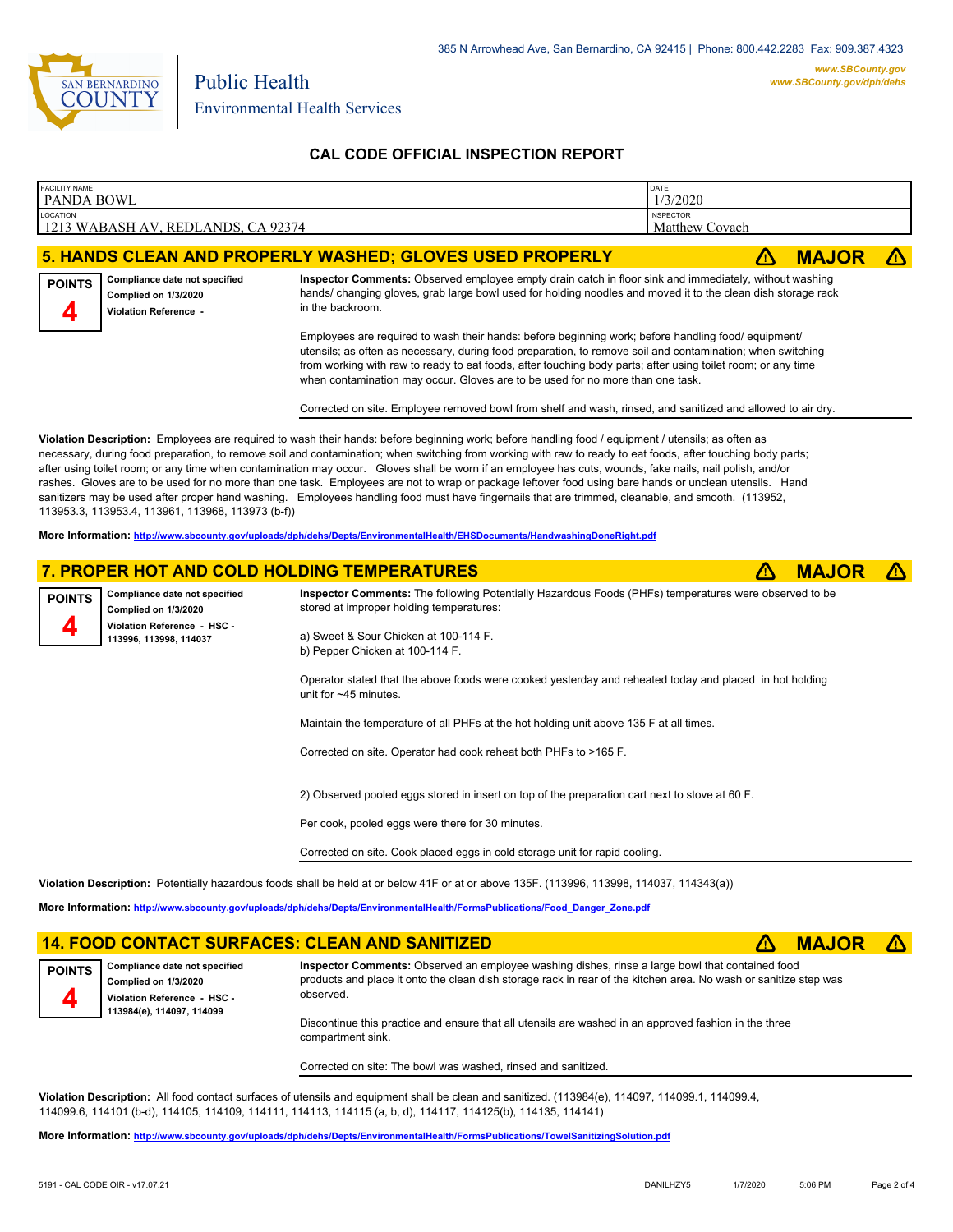

Environmental Health Services

### **CAL CODE OFFICIAL INSPECTION REPORT**

| <b>FACILITY NAME</b>                 | DATE                  |
|--------------------------------------|-----------------------|
| <b>PANDA BOWL</b>                    | 1/3/2020              |
| <b>LOCATION</b>                      | <b>INSPECTOR</b>      |
| l 1213 WABASH AV, REDLANDS, CA 92374 | <b>Matthew Covach</b> |

### **23. NO RODENTS, INSECTS, BIRDS, OR ANIMALS**

Public Health

| <b>POINTS</b> | Compliance date not specified                                                 | <b>Inspector Comments:</b> Observed dead cockroaches in the following areas:               |
|---------------|-------------------------------------------------------------------------------|--------------------------------------------------------------------------------------------|
|               | Not In Compliance<br>Violation Reference - HSC -<br>114259.1, 114259.4, 11425 | - Two (2) on the floor near the water heater<br>- One (1) under the three compartment sink |
|               |                                                                               | After a thorough search of the facility, observed no signs of and active infestation.      |

The operator was encouraged to continue with the current pest control treatments and immediately remove any remnants of pest from the facility.

**Violation Description:** Food facility shall be kept free of vermin: rodents (rats, mice), cockroaches, flies. (114259.1, 114259.4, 114259.5) Live animals are not allowed in a food facility unless, food employees with service animals may handle or care for their service animal if they wash their hands as required or persons who are licensed pursuant to Chapter 11.5 of Division 3 of the Business and Professions Code. (114259.4, 114259.5)

### **33. NONFOOD-CONTACT SURFACES CLEAN**

| <b>POINTS</b> | Compliance date not specified | Inspector Comments: Observed accumulation of buildup in the following nonfood contact areas: |
|---------------|-------------------------------|----------------------------------------------------------------------------------------------|
|               | <b>Not In Compliance</b>      |                                                                                              |
|               | Violation Reference - HSC -   | 1) Black mold-like substance on soiled towel under tray with a cutting board placed in it.   |
|               | 114115 (c)                    | 2) Dust and Grease on racks in dry storage area in backroom.                                 |
|               |                               | 3) Grease and dried food on racks in walk-in cooler.                                         |
|               |                               | 4) Grease on sides of stoves and fryers.                                                     |
|               |                               | 5) Black/ pink mold-like substance on ice chute at soda station.                             |
|               |                               | 6) Black/ pink mold-like substance on deflector in ice machine.                              |

Clean and maintain clean all nonfood contact surfaces including all areas listed above.

**Violation Description:** All nonfood contact surfaces of utensils and equipment shall be clean. (114115 (c))

#### **35. EQUIPMENT/UTENSILS - APPROVED; INSTALLED; CLEAN; GOOD REPAIR, CAPACITY**

| <b>POINTS</b> | Compliance date not specified | Inspector Comments: 1) Observed multiple gaskets on cold holding unit in disrepair. |  |  |
|---------------|-------------------------------|-------------------------------------------------------------------------------------|--|--|
|               | <b>Not In Compliance</b>      |                                                                                     |  |  |
|               | Violation Reference - HSC -   | Repair or replace all damaged gasket in cold holding unit.                          |  |  |
|               | 114130, 114130.1, 114130      |                                                                                     |  |  |
|               |                               | 2) Observed multiple handles on cold holding unit in disrepair.                     |  |  |

Repair or replace all damaged handles on cold holding unit.

**Violation Description:** All utensils and equipment shall be fully operative and in good repair. (114175). All utensils and equipment shall be approved, installed properly, and meet applicable standards. (114130, 114130.1, 114130.2, 114130.3, 114130.4, 114130.5, 114132, 114133, 114137, 114139, 114153, 114155, 114163, 114165, 114167, 114169, 114177, 114180, 114182)

### **38. ADEQUATE VENTILATION AND LIGHTING; DESIGNATED AREA**

**Compliance date not specified Not In Compliance Violation Reference - HSC - 114149, 114149.1 POINTS 1 Inspector Comments:** Observed grease filters in hood with gaps of approximately 1 to 2 inches in the ventilation hood.

Ensure filters are properly placed in hood.

**Violation Description:** Exhaust hoods shall be provided to remove toxic gases, heat, grease, vapors and smoke and be approved by the local building department. Canopy-type hoods shall extend 6" beyond all cooking equipment. All areas shall have sufficient ventilation to facilitate proper food storage. Toilet rooms shall be vented to the outside air by a screened openable window, an air shaft, or a light-switch activated exhaust fan, consistent with local building codes. (114149, 114149.1) Adequate lighting shall be provided in all areas to facilitate cleaning and inspection. Light fixtures in areas where open food is stored, served, prepared, and where utensils are washed shall be of shatterproof construction or protected with light shields. (114149.2, 114149.3, 114252, 114252.1)